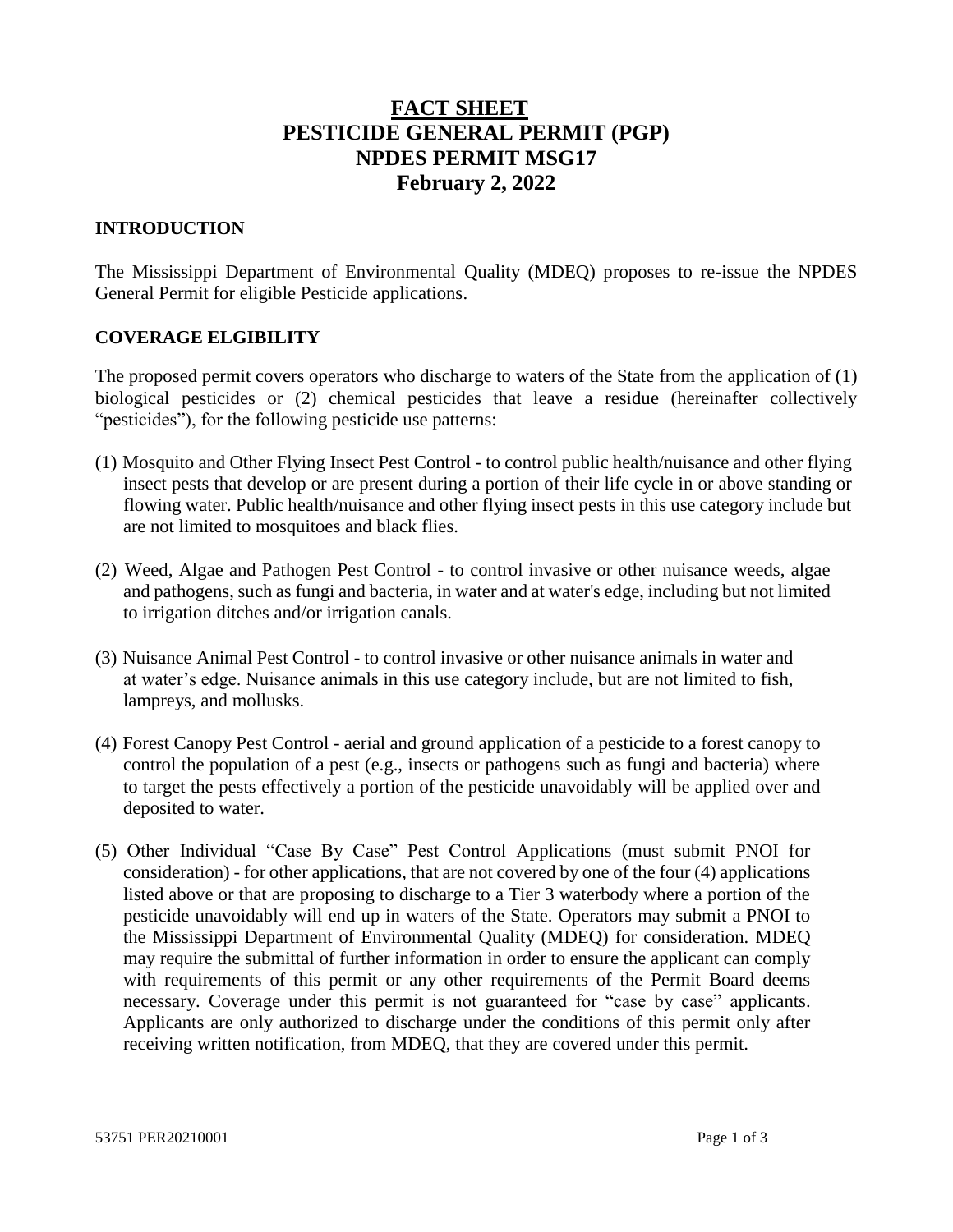A facility is eligible for coverage under this general permit for discharges of pollutants of concern to water bodies for which there is a total maximum daily load (TMDL) established or approved by EPA if measures and controls are incorporated that are consistent with the assumptions and requirements of such TMDL. To be eligible for coverage under this general permit, the facility must incorporate any conditions applicable to any discharge(s) necessary for consistency with the assumptions and requirements of such TMDL. If, after coverage issuance, a specific wasteload allocation is established that would apply to the facility's discharge, the facility must implement steps necessary to meet that allocation.

Coverage under this permit is available only if the regulated entity's discharges are not likely to jeopardize the continued existence of any species that is listed as endangered or threatened ("listed") under the Environmental Species Act (ESA) or result in the adverse modification or destruction of habitat that is designated as critical under the ESA ("critical habitat")

# **GENERAL DESCRIPTION OF WASTEWATER**

The PGP allows for discharges to waters of the State from the application of (1) biological pesticides or (2) chemical pesticides that leave a residue for specifically identified pesticide use patterns.

# **WATER QUALITY ISSUES**

Facilities which have the potential to cause or contribute to violations of State Water Quality Standards will not be eligible for coverage under this general permit and must apply for an individual NPDES permit.

# **ANTIDEGRADATION ISSUES**

The Department does not believe a technologically and economically feasible alternative other than direct discharge exists. A full anti-degradation review will not be required for each coverage. However, as part of the MDEQ permitting process for individual permits and coverage under general permits, a project awareness checklist (PAC) is completed that addresses many of the components contained in an anti-degradation review. Permitting staff consider questions, including but not limited to the following list, prior to making a recommendation for decision on the issuance or coverage:

- Will the project have a significant economic impact on the area?
- Will this project have the potential to impact threatened or endangered species?
- Is there a POTW capable of receiving the discharge?
- Has the receiving stream been proposed for inclusion in the State's Scenic Streams Stewardship Program?
- Is the receiving stream actually used for recreational activity even though it's classified as fish and wildlife?
- Is the receiving stream classified for shell fish harvesting, drinking water supply, or recreation?
- Will the project impact wetlands, or other waters of the state?
- Has a TMDL been developed?
- Is the receiving stream on the 303d list?
- Is the discharge being made into a suitable point of discharge?